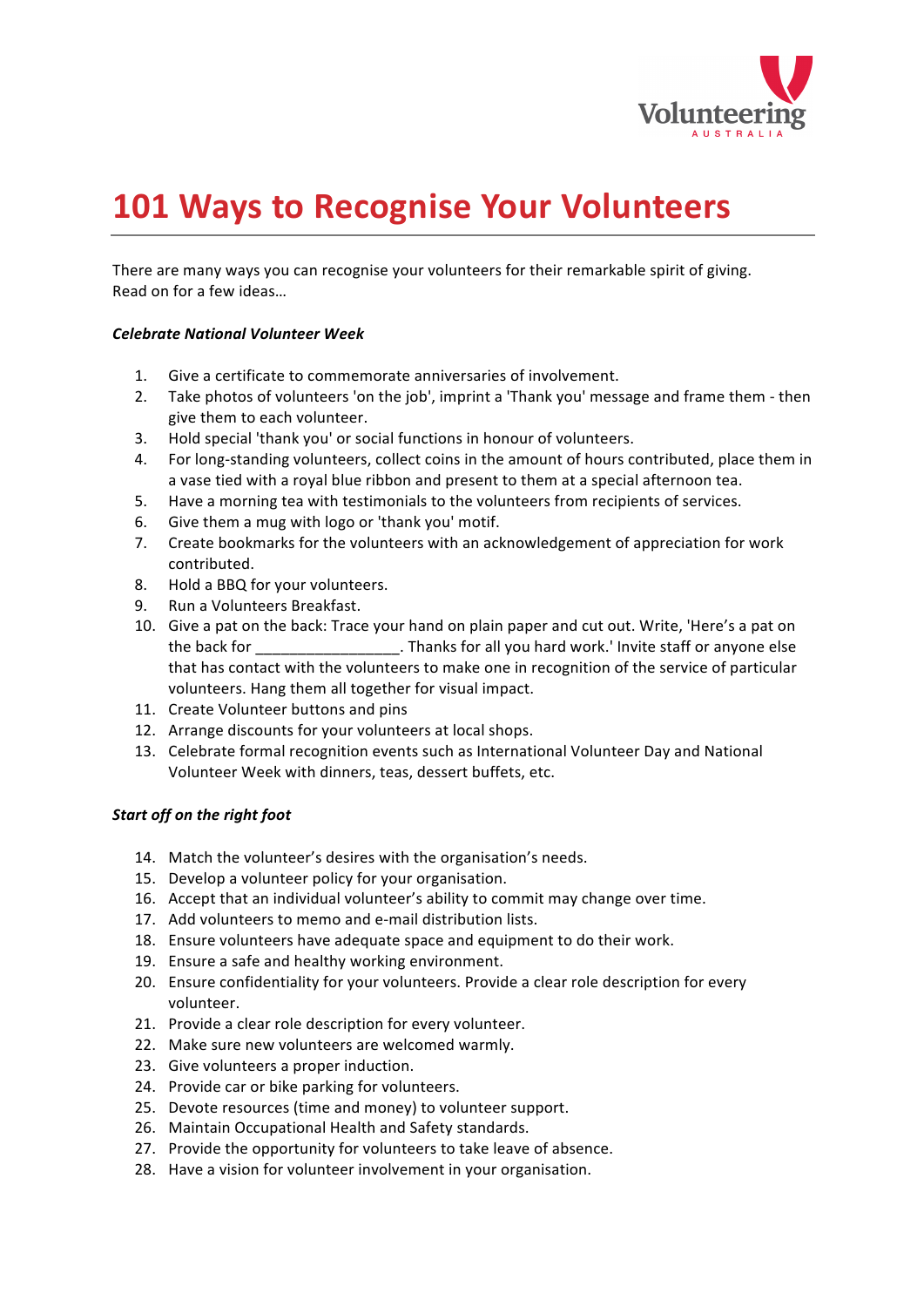

After you have warmly welcomed your volunteer, it is so easy to show your appreciation everyday without having to spend a huge amount of money.

## Easy every day and cost-free ways to acknowledge your volunteers

- 29. Always be courteous.
- 30. Always greet your volunteers by name.
- 31. Say 'thank you' often, and mean it.
- 32. Recognise that volunteers play a unique role.
- 33. Be honest at all times.
- 34. Don't treat volunteers as second-class citizens.
- 35. Help volunteers feel good about themselves.
- 36. Create a climate in which volunteers can feel motivated.
- 37. Do not overwhelm volunteers.
- 38. Always be appreciative of volunteers' contributions.
- 39. Give volunteers a real voice within the organisation.
- 40. Tell volunteers they have done a good job.
- 41. Suggest sources of help and support for personal problems.
- 42. Know the volunteers' names, the names of their partners, kids or pets and ask about how they are.

Respecting your volunteers is another important way of showing your appreciation that won't break the bank. It will help you improve your volunteer program and retention rates, and will bring new ideas and viewpoints that may allow you to improve your organisation.

## *Ways to show you value your volunteers' input ...*

- 43. Ask volunteers for ideas of how the organisation can show it cares.
- 44. Encourage them to sit on committees and attend meetings.
- 45. Allow volunteers to take on more challenging responsibilities.
- 46. Encourage volunteer participation in planning that affects their work.
- 47. Enable volunteers to 'grow' on the job
- 48. Send articles about your volunteer(s) to the local newspaper or run them in your newsletter.
- 49. Include their name on a program they helped organise.
- 50. Ask volunteers to share their ideas.
- 51. Share the results of program evaluations with volunteers so they can see their impact on clients and programs.
- 52. Review the progress of volunteers on a regular basis.
- 53. Provide constructive appraisal.
- 54. Allow volunteers to get involved in solving problems.
- 55. Learn what motivates each volunteer, and make your recognition appropriate to what he or she thinks is important.
- 56. Give volunteers tasks in which they will be successful.
- 57. Make sure the volunteers are doing work that is meaningful to them and the community.
- 58. Promote volunteers to other roles that take better advantage of their talents.
- 59. Highlight the impact that the volunteers' contribution is having on the organisation.
- 60. Always have work for your volunteers to do, and never waste their time.
- 61. Provide meaningful and enjoyable work.
- 62. Give volunteers an opportunity to debrief, especially if they work in stressful situations.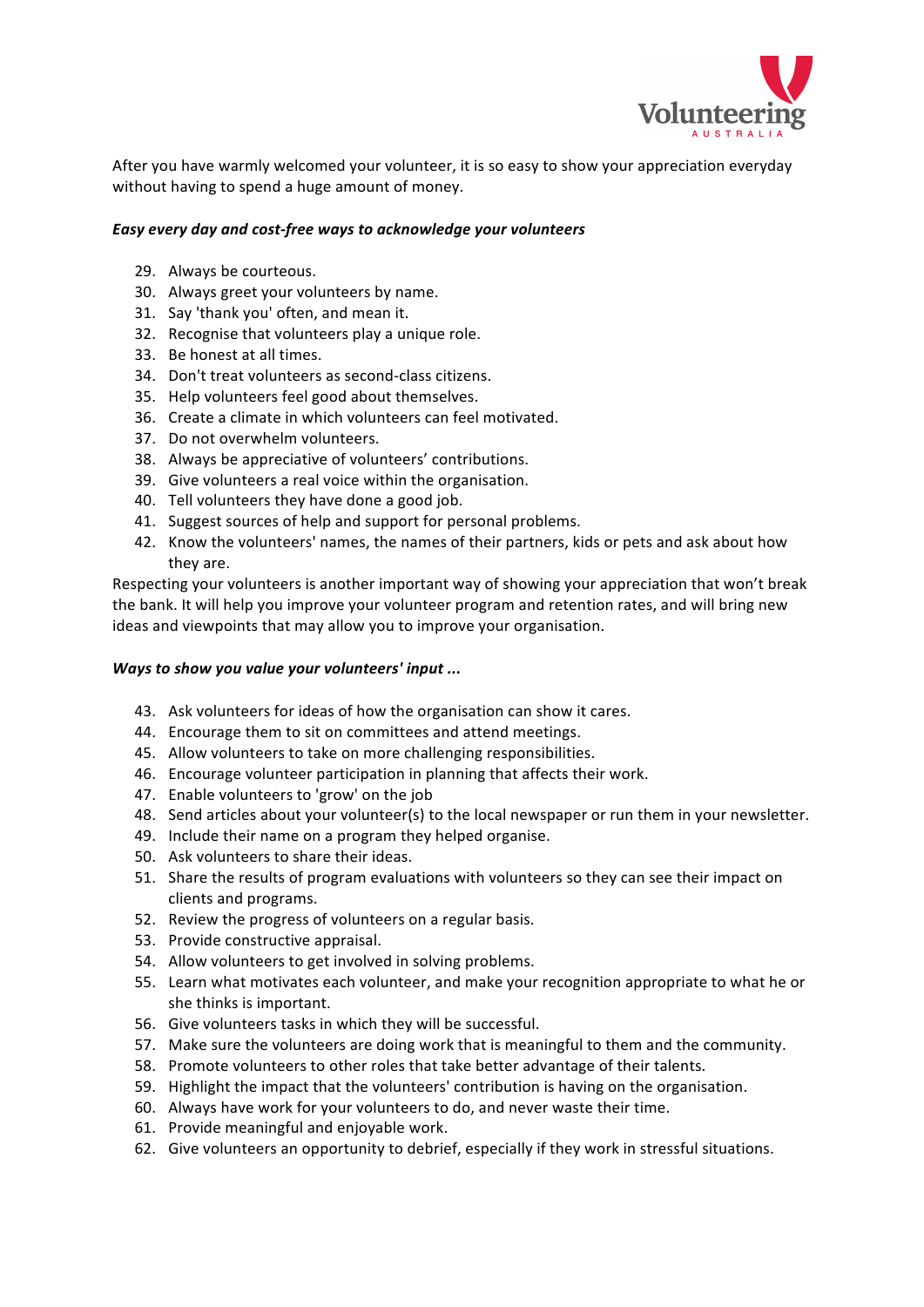

- 63. Let volunteers put their names to something they have helped to produce or to make happen.
- 64. Use surveys as a way of eliciting your volunteers views.
- 65. Take the time to explain and listen to volunteer's ideas and concerns.
- 66. Ask volunteers to give presentations or lead meetings.
- 67. Ask volunteers to train other volunteers, for example, older volunteers to mentor the young.
- 68. Make sure the volunteer coordinator is easily accessible and has an open door policy.
- 69. Supervise volunteers work.
- 70. Set up a volunteer support group.
- 71. Do not impose new policies and procedures without volunteers input.
- 72. Include volunteers by providing them with a special mail box in the office so they can retrieve memos or files when they stop by.
- 73. Ask volunteers opinions when developing new policies and strategies.
- 74. Maintain regular contact with volunteers, even if they work off-site or at odd hours.
- 75. Use quotes from volunteers in leaflets and annual reports.
- 76. Allow volunteers to air legitimate grievances and make sure these are dealt with swiftly.

If your budget allows, spending a little bit of money on your volunteers is a nice gesture to show the organisation values their contribution.

## *Some tips that may involve a slight cost ...*

- 77. Provide excellent training and coaching.
- 78. Reimburse out-of-pocket expenses.
- 79. A personal note to say 'thanks' for a job well done.
- 80. Thank them in a newsletter.
- 81. Pay registration fees (or part of) for continuing education classes or conferences.
- 82. Write letters to the volunteer's family let them know how much the person's work has contributed, and thank the family for supporting the volunteer in their efforts.
- 83. Have a letter to the volunteer from (or a visit with) a person who has benefited from the volunteer's services. Let the volunteer really see, hear and feel the end result of their work.
- 84. Have staff and clients write comments and quotes about the difference volunteers make, and have these printed in a booklet and mailed out or shared at a recognition event.
- 85. Create a volunteer notice board.
- 86. Provide free refreshments during coffee and tea breaks.
- 87. Include volunteers in coffee breaks.
- 88. Nominate your volunteers for community awards. Look on our website for a comprehensive list of awards a volunteer can be nominated for in our Volunteering Awards Calendar.

There are other forms of recognition that may only be relevant once a year or at the appropriate time, but which are nevertheless worthwhile doing as they show you value your volunteers.

## Annual/one-off recognition ideas...

- 89. Have an annual volunteer award ceremony.
- 90. Conduct an exit interview when a volunteer leaves.
- 91. Feature your volunteers at special events throughout the year.
- 92. Farewell volunteers when they move away from the area or leave the organisation.
- 93. Provide letters of reference.